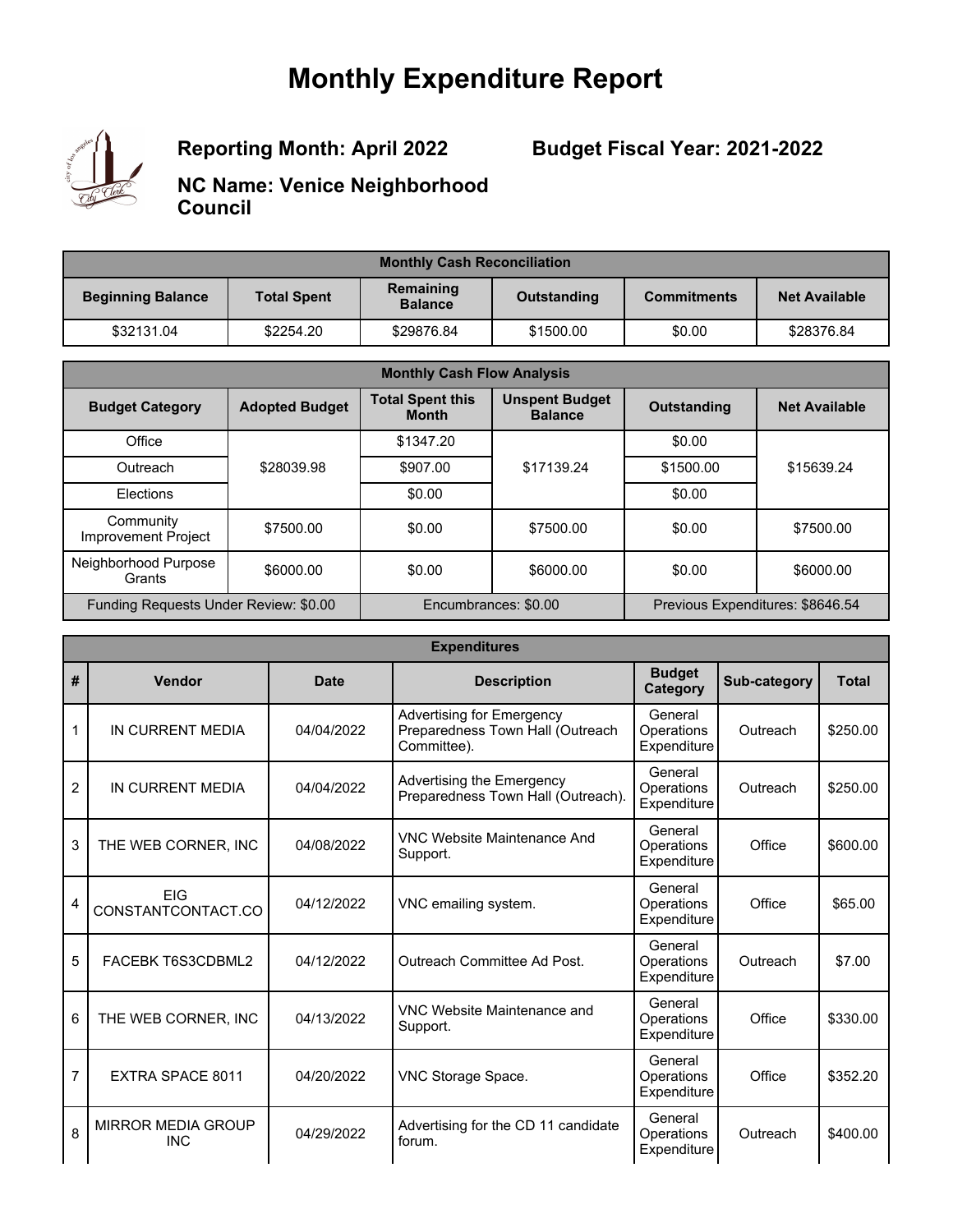**Subtotal: \$2254.20**

|                              | <b>Outstanding Expenditures</b>            |             |                                                                                   |                                      |              |              |
|------------------------------|--------------------------------------------|-------------|-----------------------------------------------------------------------------------|--------------------------------------|--------------|--------------|
| #                            | <b>Vendor</b>                              | <b>Date</b> | <b>Description</b>                                                                | <b>Budget Category</b>               | Sub-category | <b>Total</b> |
|                              | Venice<br>Paparazzi-Alex and<br>Edizen LLC | 04/29/2022  | The Venice Holiday Sign<br>Lighting Event photo booth<br>with VNC branded photos. | General<br>Operations<br>Expenditure | Outreach     | \$1500.00    |
| <b>Subtotal: Outstanding</b> |                                            |             |                                                                                   |                                      | \$1500.00    |              |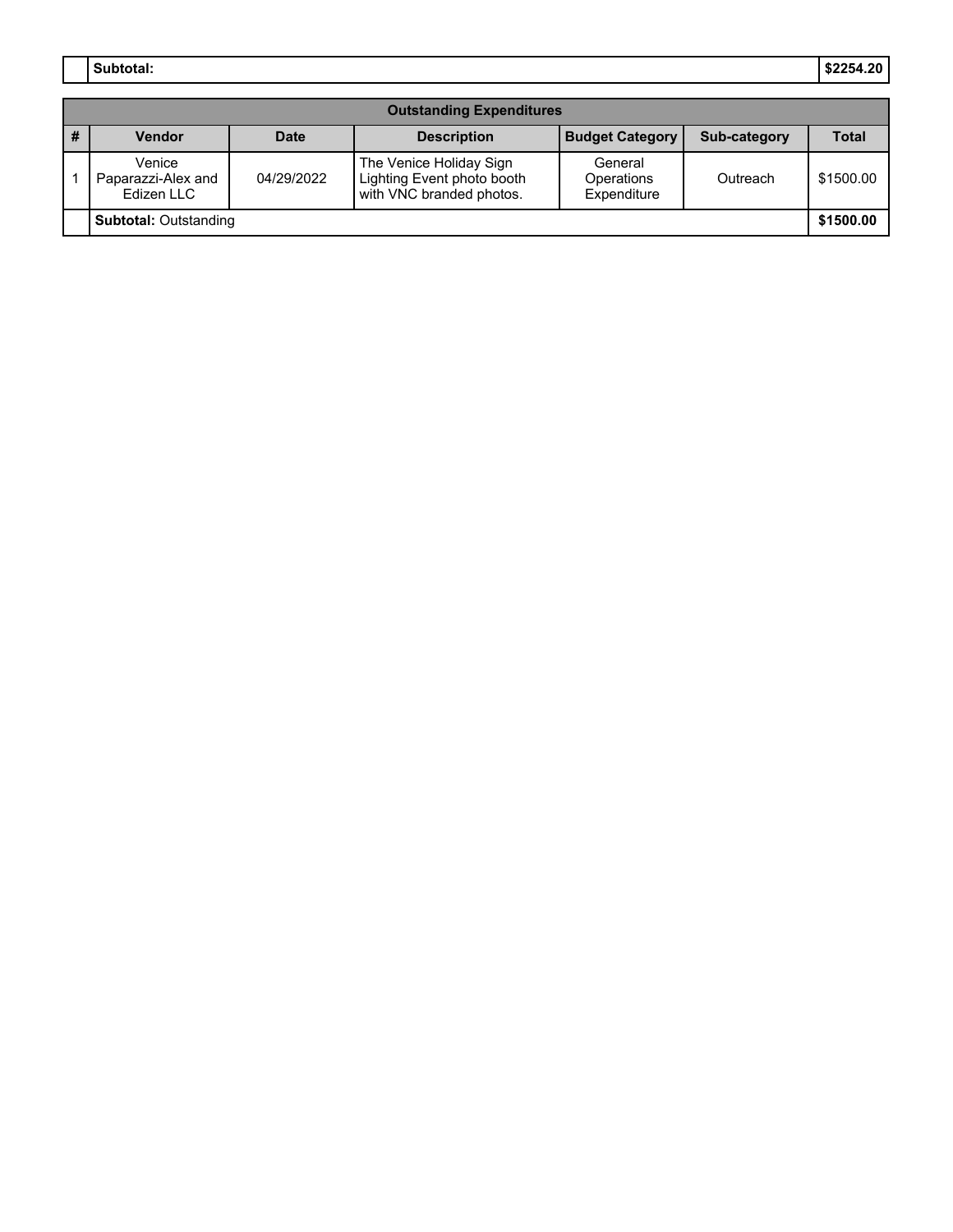

### **Payment Success**

Hi Andrea.

Your payment has been processed. You can visit your My Account portal to see transaction details.

Thank you for choosing Extra Space Storage to store your belongings!



### **EL YOUR FACILITY**

- B, 3104862798
- 宫 658 Venice Blvd Venice, CA 90291 **Get Directions**

### E YOUR RECEIPT

Payment Date:04/20/2022 Transaction Number: 110380251 Unit Number: 1081 Payment Total: \$352.2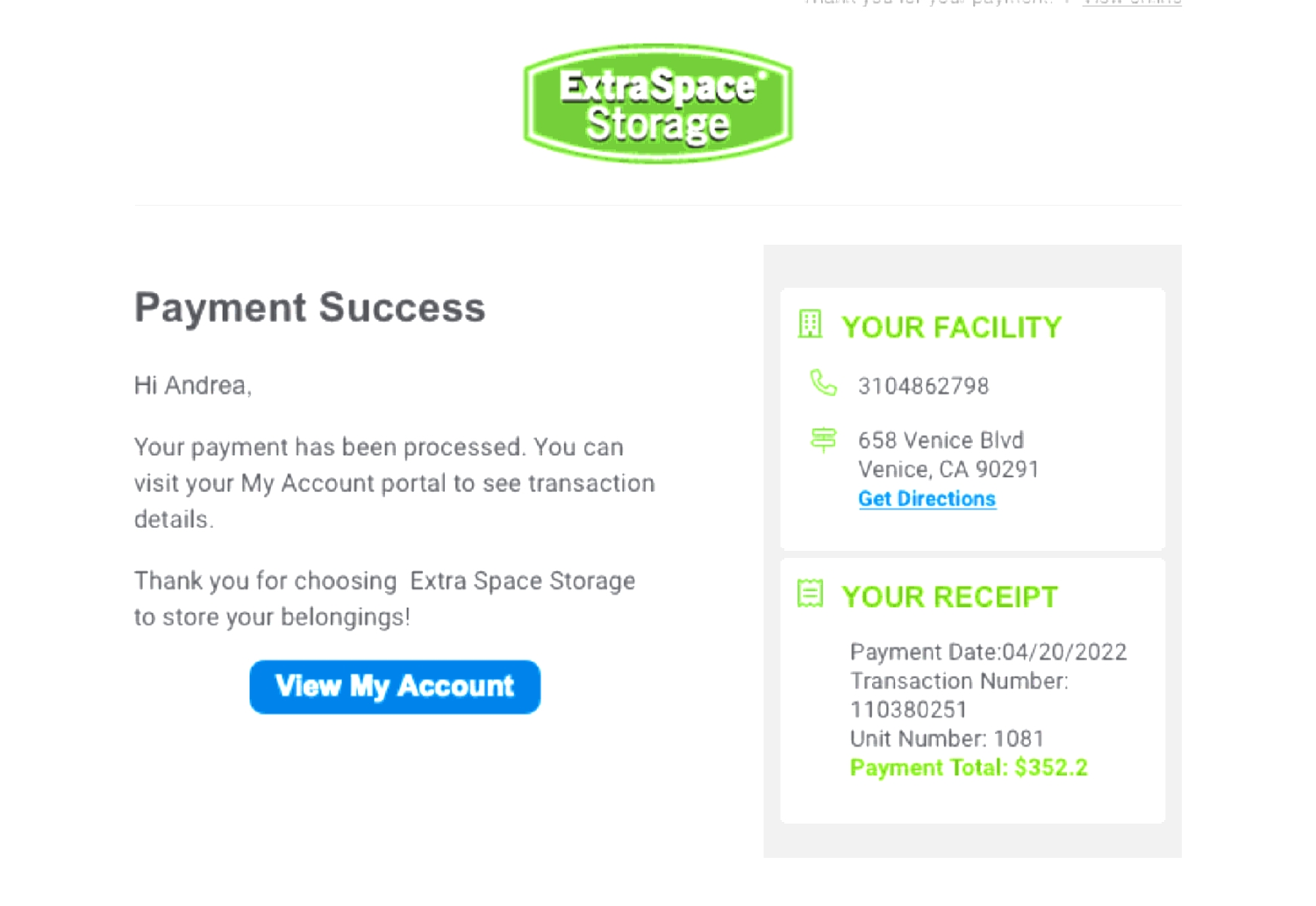### **INVOICE**

Current Media 260 3rd Ave Venice, CA 90291 news@westsidecurrent.com (424) 645-4471 Current Media



### Venice Neighborhood Council

Bill to Venice Neighborhood Council **CA** United States

Ship to Venice Neighborhood Council **CA** United States

Invoice details Invoice no. : 1025 Invoice date : 02/23/2022 Terms : Due on receipt Due date : 02/23/2022

|                                                                                   | Product or service                  |                    | Amount       |
|-----------------------------------------------------------------------------------|-------------------------------------|--------------------|--------------|
| <b>Current Media Advertising</b><br>1.<br><b>Emergency Preparedness Ads/Story</b> | 1 unit × \$250.00                   | \$250.00           |              |
|                                                                                   | <b>Ways to pay</b>                  | <b>Total</b>       | \$250.00     |
|                                                                                   | SPay VISA O DISCOVER<br><b>BANK</b> | Payment            | $-$ \$250.00 |
|                                                                                   |                                     | <b>Balance due</b> | \$0.00       |

#### Paid in Full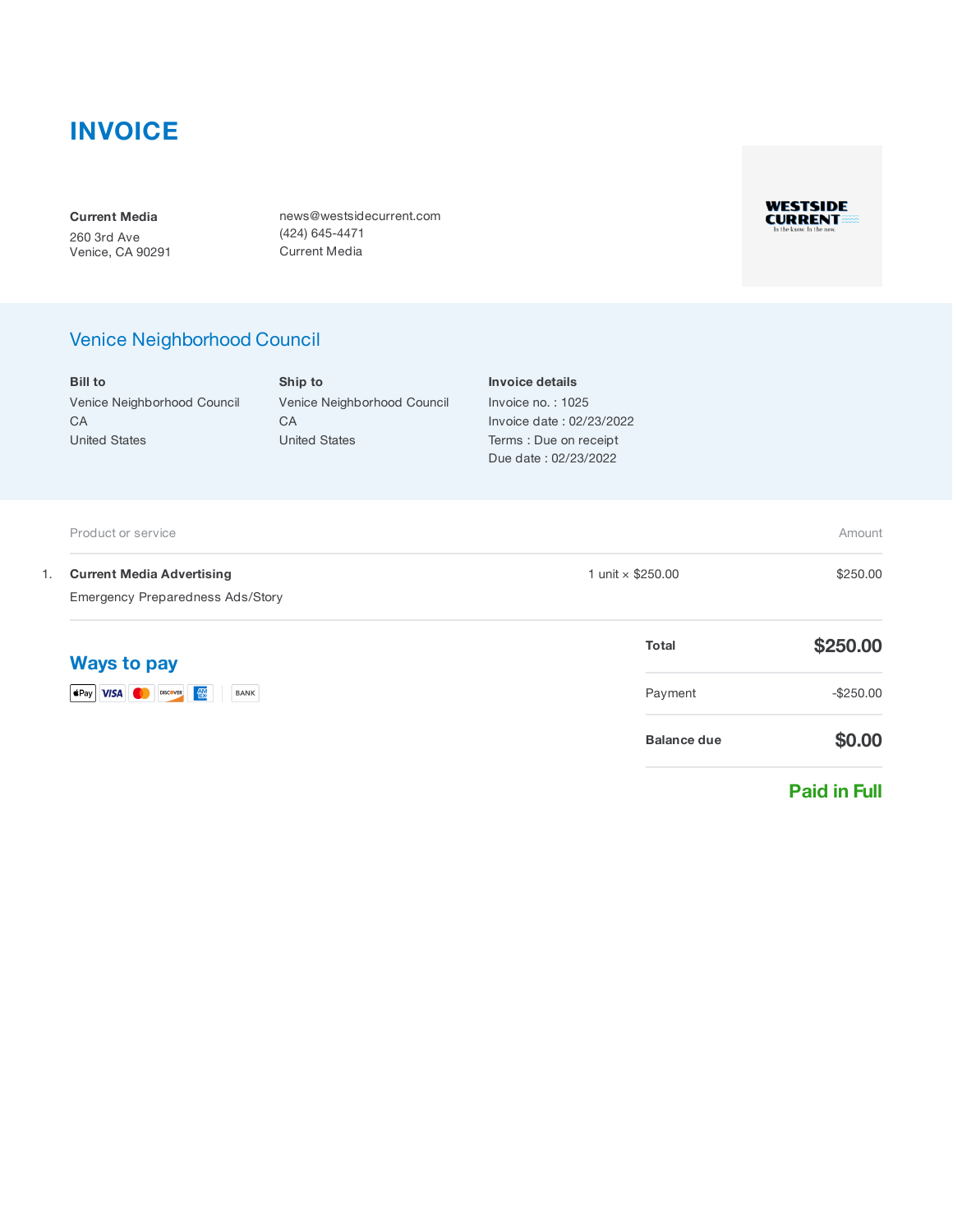

to Westside Current on 04/04/2022

# Payment details

| 1025               |
|--------------------|
| \$250.00           |
| \$250.00           |
| Paid               |
| MASTERCARD****6587 |
| MS0081306534       |
|                    |

Thank you,

**WESTSIDE**<br>CURRENT

**Westside Current**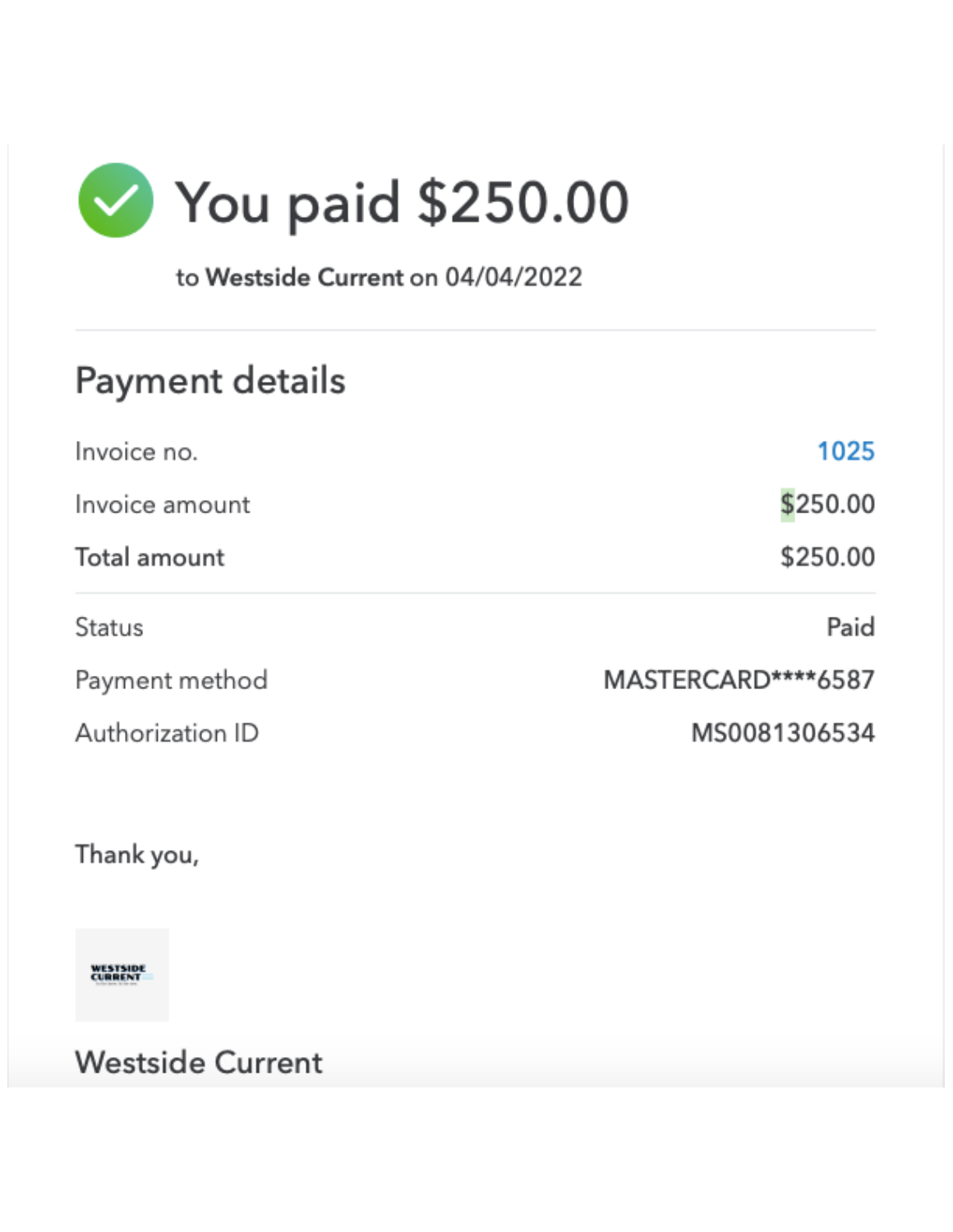### INVOICE

Current Media 260 3rd Ave Venice, CA 90291 news@westsidecurrent.com (424) 645-4471 Current Media



### Venice Neighborhood Council

|    | <b>Bill to</b>                                                              | Ship to                                         | Invoice details                                                                                 |                    |                     |
|----|-----------------------------------------------------------------------------|-------------------------------------------------|-------------------------------------------------------------------------------------------------|--------------------|---------------------|
|    | Venice Neighborhood Council<br>CA<br><b>United States</b>                   | <b>Current Media</b><br><b>CA United States</b> | Invoice no.: 1039<br>Invoice date: 04/01/2022<br>Terms : Due on receipt<br>Due date: 04/01/2022 |                    |                     |
|    | Product or service                                                          |                                                 |                                                                                                 |                    | Amount              |
| 1. | <b>Current Media Advertising</b><br><b>Emergency Preparedness Awareness</b> |                                                 | 1 unit × \$250.00                                                                               |                    | \$250.00            |
|    | <b>Ways to pay</b>                                                          |                                                 |                                                                                                 | <b>Total</b>       | \$250.00            |
|    | <b>VISA</b> DISCOVER <b>EX</b><br>$\bullet$ Pay<br>BANK                     |                                                 |                                                                                                 | Payment            | $-$250.00$          |
|    |                                                                             |                                                 |                                                                                                 | <b>Balance due</b> | \$0.00              |
|    |                                                                             |                                                 |                                                                                                 |                    | <b>Paid in Full</b> |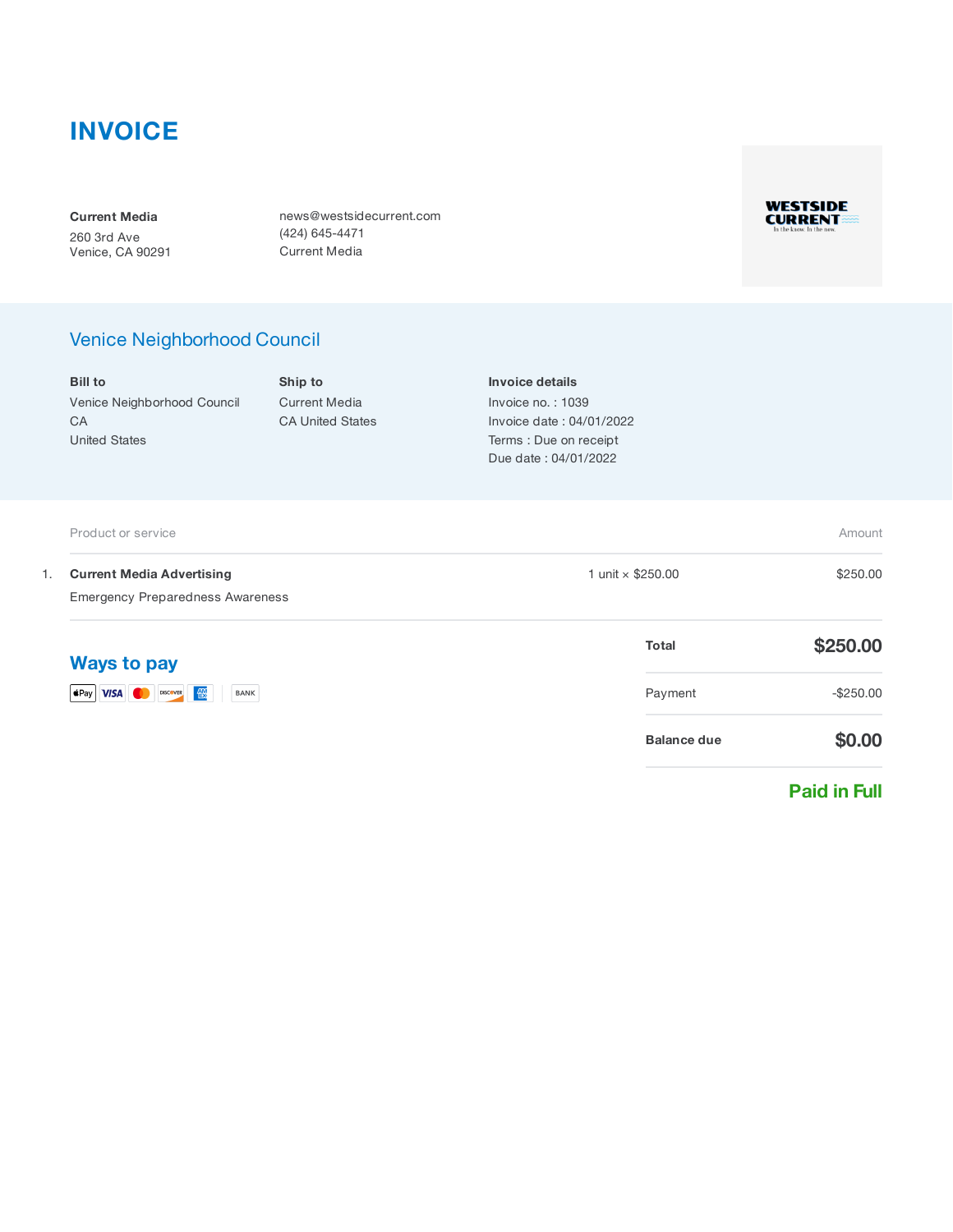

to Westside Current on 04/04/2022

# Payment details

| Invoice no.      | 1039               |
|------------------|--------------------|
| Invoice amount   | \$250.00           |
| Total amount     | \$250.00           |
| <b>Status</b>    | Paid               |
| Payment method   | MASTERCARD****6587 |
| Authorization ID | MS0081305677       |

### Thank you,

**WESTSIDE**<br>CURRENT

# **Westside Current**

4246454471

Venice Current | news@westsidecurrent.com 29733 Mulholland Highway, Agoura Hills, CA, 91301, US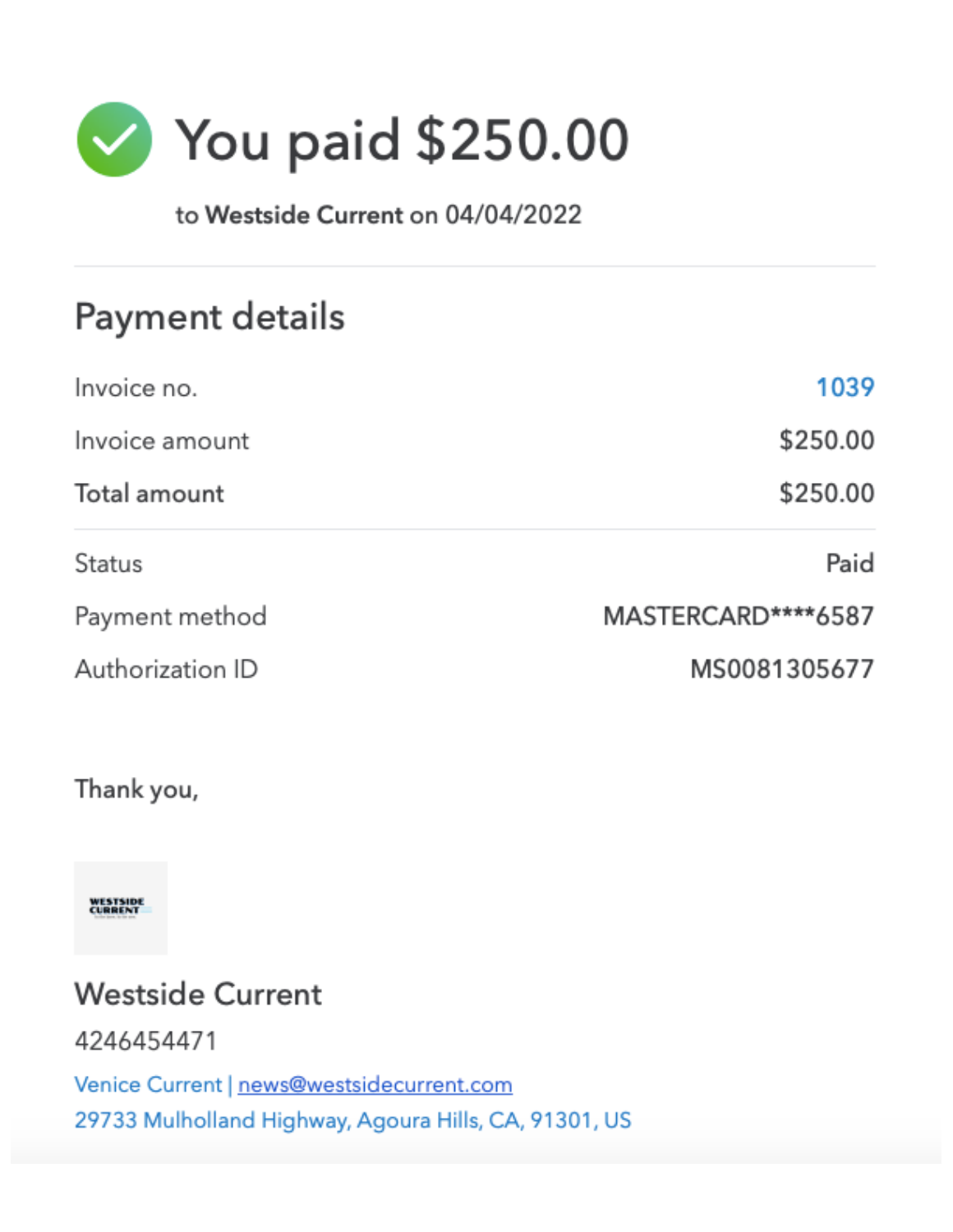|                                                               | Merchant: The Web Corner, Inc.      |                                 |           |                          |
|---------------------------------------------------------------|-------------------------------------|---------------------------------|-----------|--------------------------|
| 15300 Ventura Blvd. Suite 400<br>Sherman Oaks, CA 91403<br>US |                                     | 8183457443                      |           |                          |
| Order Information                                             |                                     |                                 |           |                          |
| Description:                                                  | Invoices 22941, 23097, 23249, 23396 |                                 |           |                          |
| Order Number:<br>Customer ID:                                 |                                     | P.O. Number:<br>Invoice Number: |           |                          |
| <b>Billing Information</b><br>Andrea Boccaletti<br>Venice NC  |                                     | <b>Shipping Information</b>     |           |                          |
|                                                               |                                     |                                 | Shipping: | 0.00                     |
|                                                               |                                     |                                 | Tax:      | 0.00                     |
|                                                               |                                     |                                 |           | <b>Total: USD 600.00</b> |
| Payment Information                                           |                                     |                                 |           |                          |
| Date/Time:                                                    | 08-Apr-2022 10:59:12 MDT            |                                 |           |                          |
| Transaction ID:                                               | 63649595645                         |                                 |           |                          |
| Transaction Type:                                             | Authorization w/ Auto Capture       |                                 |           |                          |
| <b>Transaction Status:</b>                                    | Captured/Pending Settlement         |                                 |           |                          |
| Authorization Code:                                           | 030924                              |                                 |           |                          |
| Payment Method:                                               | MasterCard XXXX6587                 |                                 |           |                          |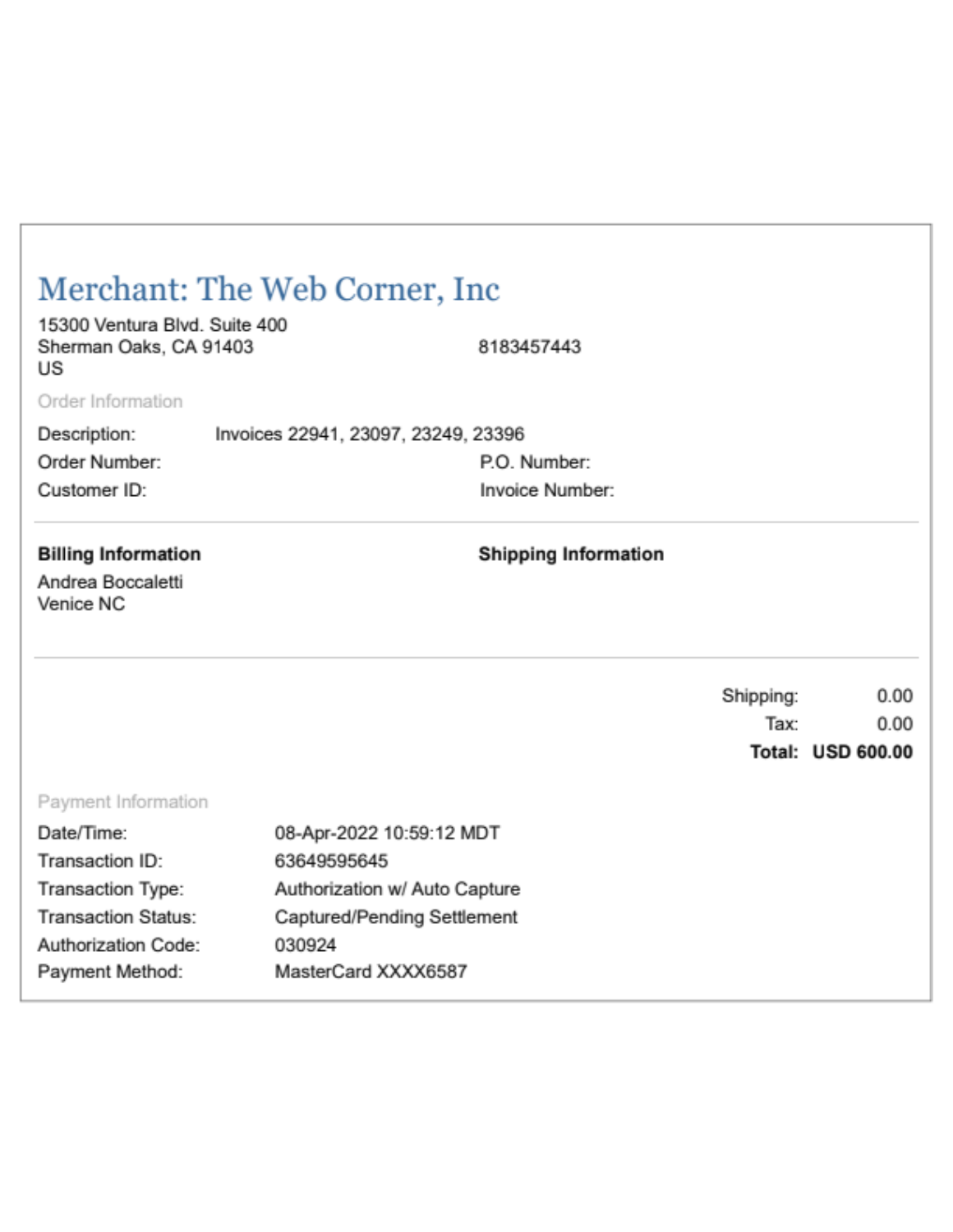#### The Web Corner, Inc.

| Date      | Invoice $#$ | Due Date  |
|-----------|-------------|-----------|
| 11/1/2021 | 22941       | 11/1/2021 |

| <b>Bill To</b>  |                                                                                                                           |          |                         |          |
|-----------------|---------------------------------------------------------------------------------------------------------------------------|----------|-------------------------|----------|
| Venice Beach NC |                                                                                                                           |          |                         |          |
|                 |                                                                                                                           | P.O. No. | Terms                   | Project  |
|                 |                                                                                                                           |          |                         |          |
| Quantity        | Description                                                                                                               |          | Rate                    | Amount   |
|                 | 1   Monthly Maintenance: includes up to 1.5 hours for; phone support,<br>web development, requests, & website adjustments |          | 150.00                  | 150.00   |
|                 | 0 Monthly Hosting for venicenc.org (Included in maintenance)                                                              |          | 15.00                   | 0.00     |
|                 |                                                                                                                           |          |                         |          |
|                 | Please remit payment at your earliest convenience.<br>Thank you for your business!                                        |          | <b>Total</b>            | \$150.00 |
|                 |                                                                                                                           |          | <b>Payments/Credits</b> | \$0.00   |
|                 |                                                                                                                           |          | <b>Balance Due</b>      | \$150.00 |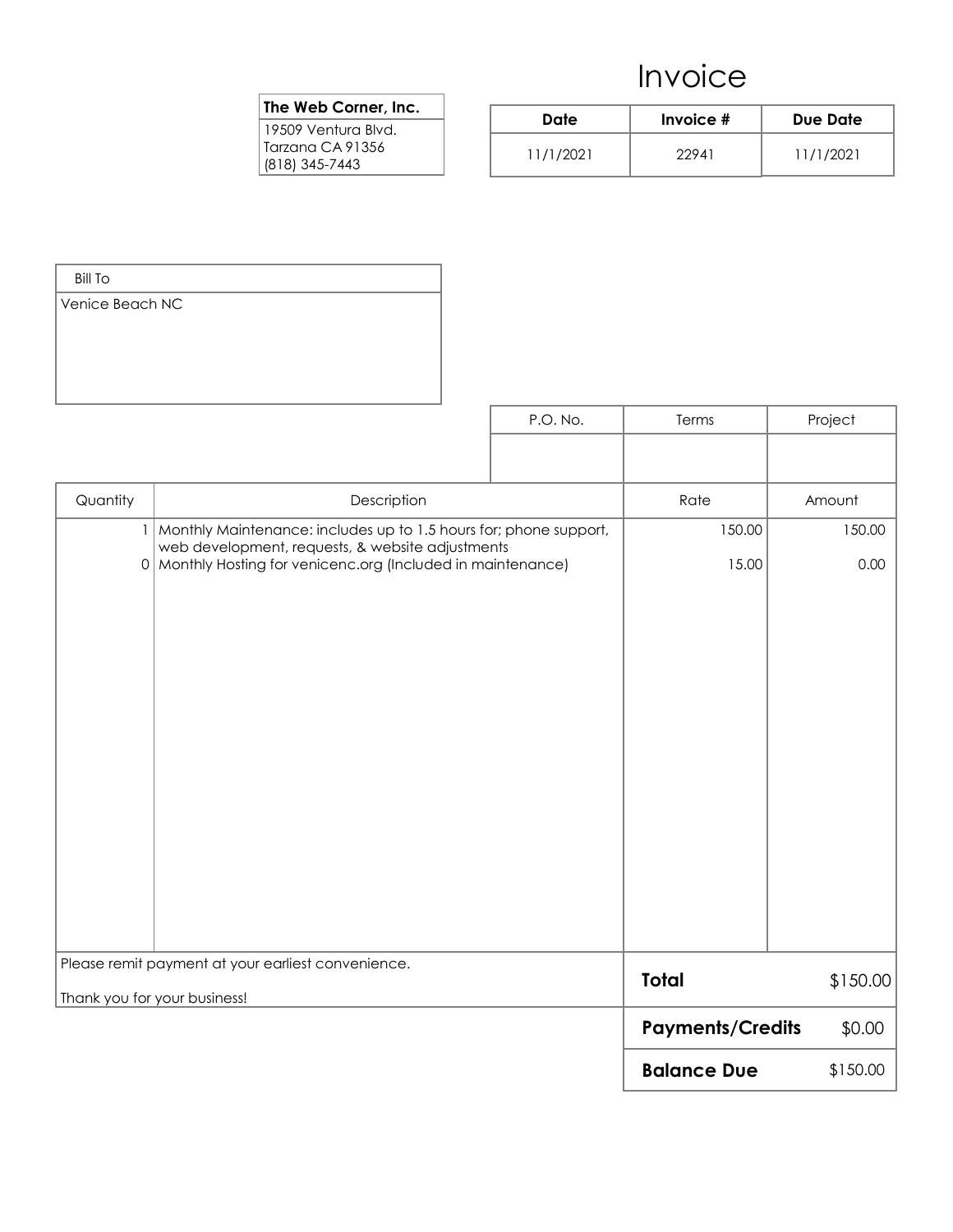#### The Web Corner, Inc.

| Date      | Invoice $#$ | Due Date  |
|-----------|-------------|-----------|
| 12/1/2021 | 23097       | 12/1/2021 |

| <b>Bill To</b>  |                                                                                                                    |          |                         |          |
|-----------------|--------------------------------------------------------------------------------------------------------------------|----------|-------------------------|----------|
| Venice Beach NC |                                                                                                                    |          |                         |          |
|                 |                                                                                                                    | P.O. No. | Terms                   | Project  |
|                 |                                                                                                                    |          |                         |          |
| Quantity        | Description                                                                                                        |          | Rate                    | Amount   |
| $\vert$         | Monthly Maintenance: includes up to 1.5 hours for; phone support,                                                  |          | 150.00                  | 150.00   |
|                 | web development, requests, & website adjustments<br>0   Monthly Hosting for venicenc.org (Included in maintenance) |          | 15.00                   | 0.00     |
|                 |                                                                                                                    |          |                         |          |
|                 | Please remit payment at your earliest convenience.<br>Thank you for your business!                                 |          | <b>Total</b>            | \$150.00 |
|                 |                                                                                                                    |          | <b>Payments/Credits</b> | \$0.00   |
|                 |                                                                                                                    |          | <b>Balance Due</b>      | \$150.00 |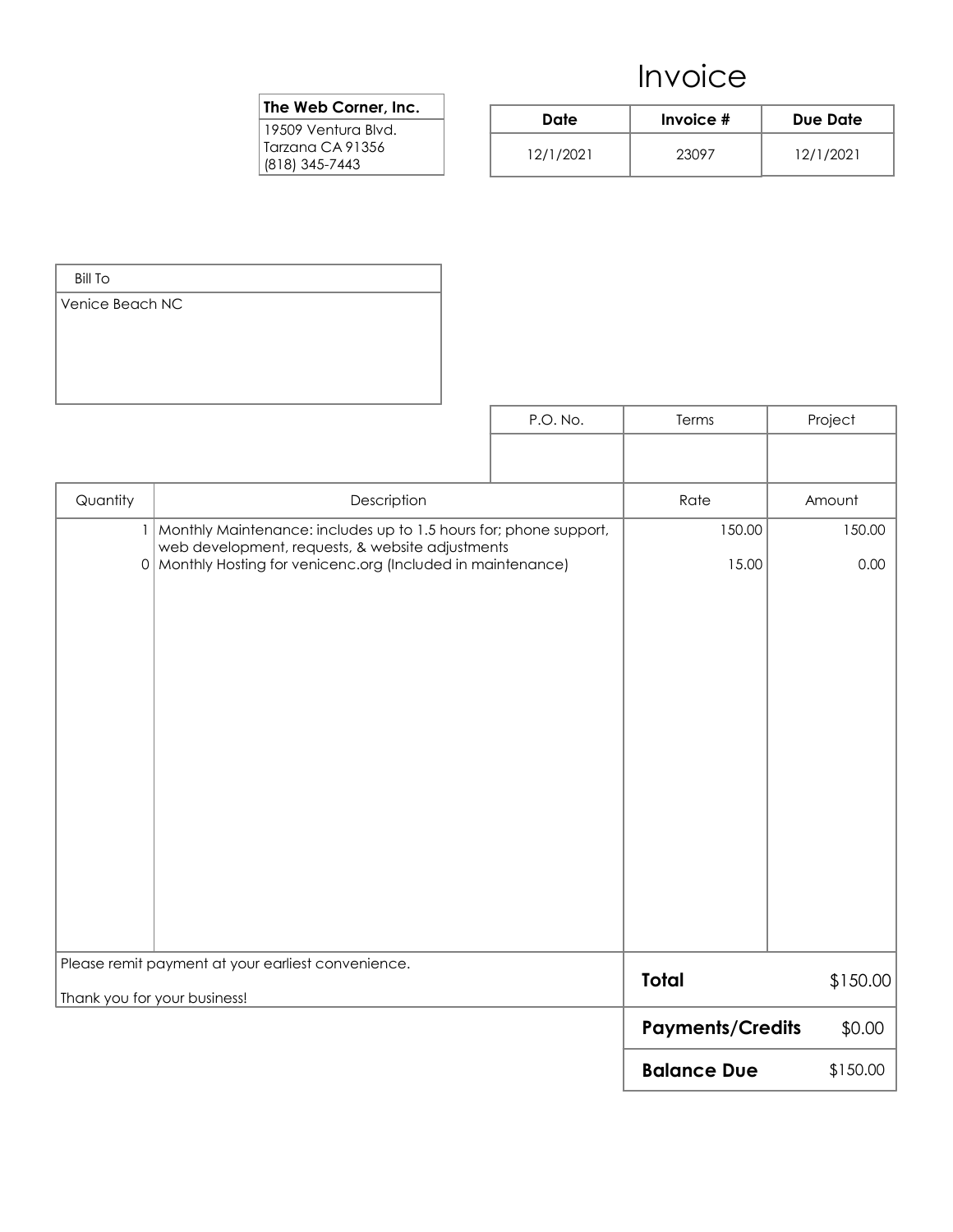#### The Web Corner, Inc.

| Date     | Invoice $#$ | Due Date |
|----------|-------------|----------|
| 1/1/2022 | 23249       | 1/1/2022 |

| <b>Bill To</b>  |                                                                                                                           |          |                         |          |
|-----------------|---------------------------------------------------------------------------------------------------------------------------|----------|-------------------------|----------|
| Venice Beach NC |                                                                                                                           |          |                         |          |
|                 |                                                                                                                           | P.O. No. | Terms                   | Project  |
|                 |                                                                                                                           |          |                         |          |
| Quantity        | Description                                                                                                               |          | Rate                    | Amount   |
|                 | 1   Monthly Maintenance: includes up to 1.5 hours for; phone support,<br>web development, requests, & website adjustments |          | 150.00                  | 150.00   |
|                 | 0   Monthly Hosting for venicenc.org (Included in maintenance)                                                            |          | 15.00                   | 0.00     |
|                 |                                                                                                                           |          |                         |          |
|                 | Please remit payment at your earliest convenience.<br>Thank you for your business!                                        |          | <b>Total</b>            | \$150.00 |
|                 |                                                                                                                           |          | <b>Payments/Credits</b> | \$0.00   |
|                 |                                                                                                                           |          | <b>Balance Due</b>      | \$150.00 |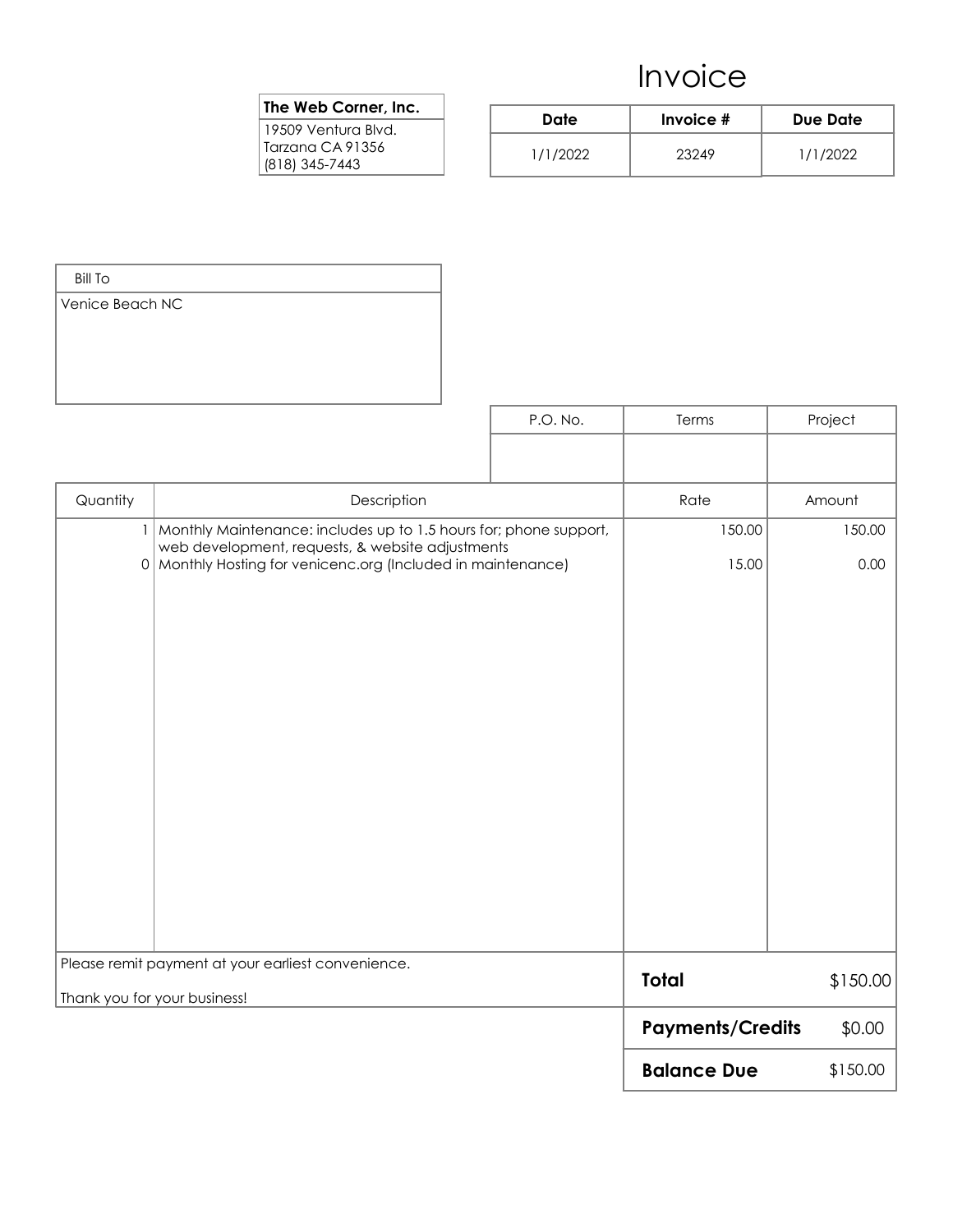#### The Web Corner, Inc.

| Date     | Invoice $#$ | Due Date |
|----------|-------------|----------|
| 2/1/2022 | 23396       | 2/1/2022 |

| <b>Bill To</b>  |                                                                                                                           |          |                         |          |
|-----------------|---------------------------------------------------------------------------------------------------------------------------|----------|-------------------------|----------|
| Venice Beach NC |                                                                                                                           |          |                         |          |
|                 |                                                                                                                           | P.O. No. | Terms                   | Project  |
|                 |                                                                                                                           |          |                         |          |
| Quantity        | Description                                                                                                               |          | Rate                    | Amount   |
|                 | 1   Monthly Maintenance: includes up to 1.5 hours for; phone support,<br>web development, requests, & website adjustments |          | 150.00                  | 150.00   |
|                 | 0   Monthly Hosting for venicenc.org (Included in maintenance)                                                            |          | 15.00                   | 0.00     |
|                 |                                                                                                                           |          |                         |          |
|                 | Please remit payment at your earliest convenience.<br>Thank you for your business!                                        |          | <b>Total</b>            | \$150.00 |
|                 |                                                                                                                           |          | <b>Payments/Credits</b> | \$0.00   |
|                 |                                                                                                                           |          | <b>Balance Due</b>      | \$150.00 |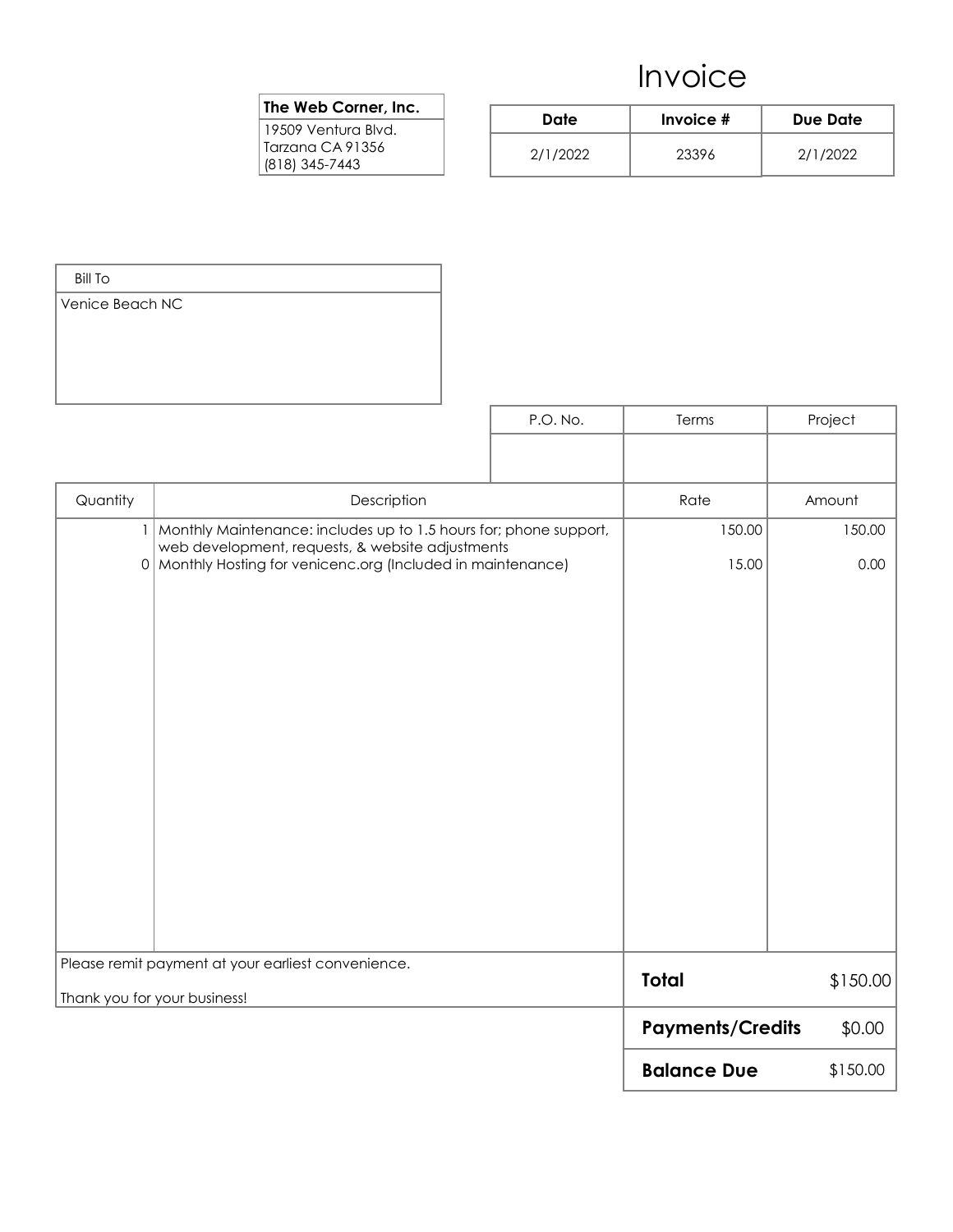| <b>C</b> Constant Contact                                                                                                                                                                                                 |                                | Payment Receipt<br>for April 12, 2022                                        |
|---------------------------------------------------------------------------------------------------------------------------------------------------------------------------------------------------------------------------|--------------------------------|------------------------------------------------------------------------------|
| Venice Neighborhood Council<br>Attn.: Andrea Boccaletti<br>2422 Penmar Avenue<br>Venice, CA 90291                                                                                                                         | Payment Date:<br>Today's Date: | Payment Method: MC (last 4 digits: 6587)<br>April 12, 2022<br>April 12, 2022 |
| 9174124013<br>S                                                                                                                                                                                                           | User Name:                     | venicenc                                                                     |
| Thank you for your payment!                                                                                                                                                                                               |                                |                                                                              |
| <b>Description</b>                                                                                                                                                                                                        |                                | <b>Amount Paid</b>                                                           |
|                                                                                                                                                                                                                           |                                | \$65.00                                                                      |
| Amounts shown may reflect sales tax which is applicable in certain areas.                                                                                                                                                 |                                |                                                                              |
| Account link in the upper right hand corner of the Home page, and choose the View Payment Receipts option.<br>Note you can continue to view payment receipts online. Log into your Constant Contact account, click the My |                                |                                                                              |
| You may also use the Opt In/Out of Payment Receipt E-Mails link on the My Account page to opt out of<br>receiving payment receipt emails in the future.                                                                   |                                |                                                                              |
| We appreciate your business.<br>Best Regards,                                                                                                                                                                             |                                |                                                                              |

1601 Trapelo Road, Suite 329 - Waltham, MA 02451

Constant Contact Billing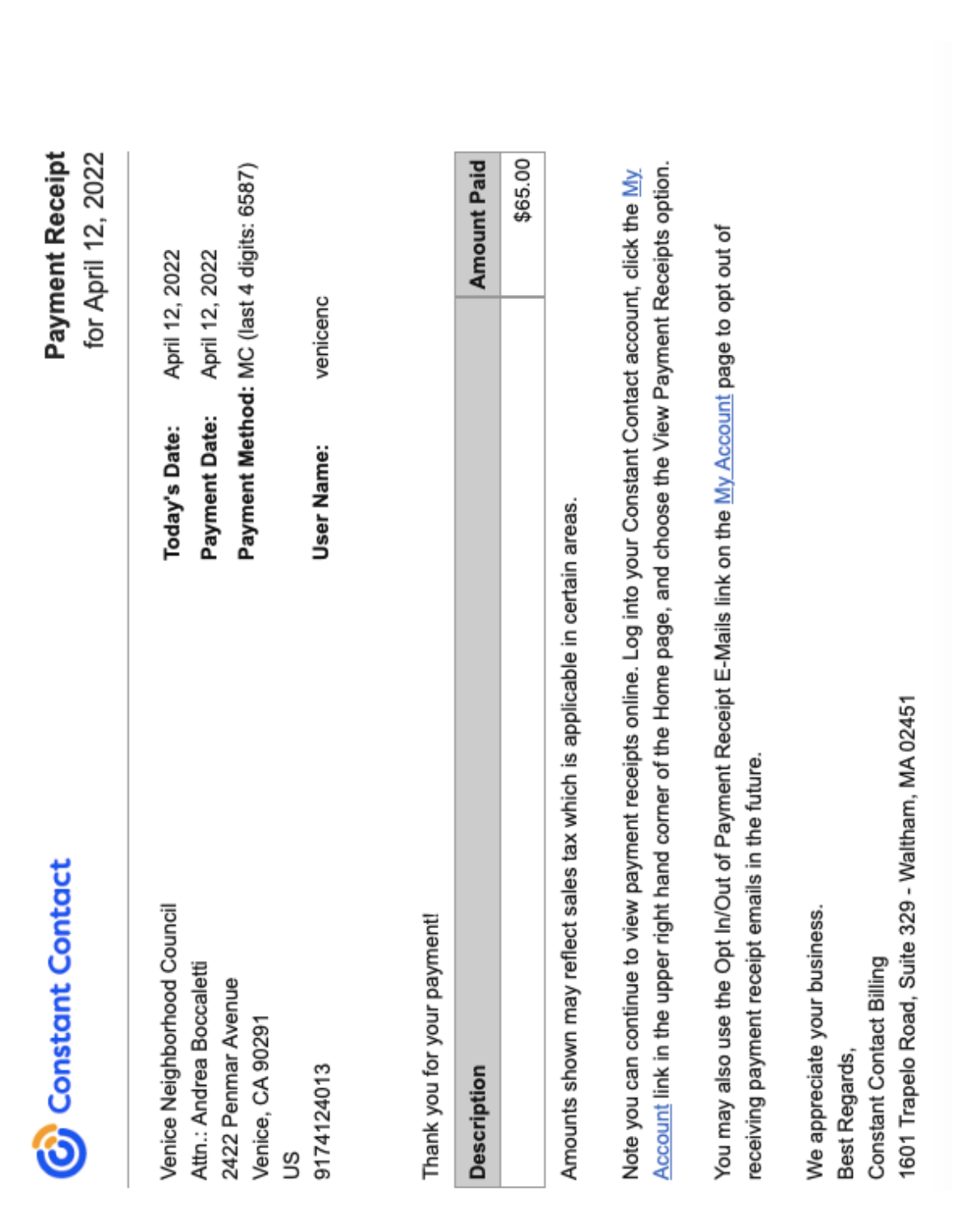| Summary                                                                                                                 |                                                                                               |                    |        |
|-------------------------------------------------------------------------------------------------------------------------|-----------------------------------------------------------------------------------------------|--------------------|--------|
| \$7.00 USD<br>AMOUNT BILLED                                                                                             | Mar 15, 2022, 12:00 AM - Mar 16, 2022, 11:59 PM<br>Facebook Ads<br>PRODUCT TYPE<br>DATE RANGE |                    |        |
| Ad spend since Mar 15, 2022.<br>BILLING REASON                                                                          | REFERENCE NUMBER O<br>MasterCard · 6587<br>Payment method                                     |                    |        |
| The You'll receive your next bill when your ad costs reach \$75.00 or on your monthly bill date, whichever comes first. | T6S3CDBML2                                                                                    |                    |        |
| CAMPAIGN                                                                                                                |                                                                                               | <b>RESULTS</b>     | NMOUNT |
| Instagram post: Please join us for our March                                                                            |                                                                                               | 632<br>Impressions | \$7.00 |
| TOTAL                                                                                                                   |                                                                                               |                    | \$7.00 |
| Transaction ID: 4944712292310151-9502426                                                                                |                                                                                               |                    |        |
| The Facebook Ads Team<br>Thanks,                                                                                        | Manage Your Ads                                                                               | See Full Receipt   |        |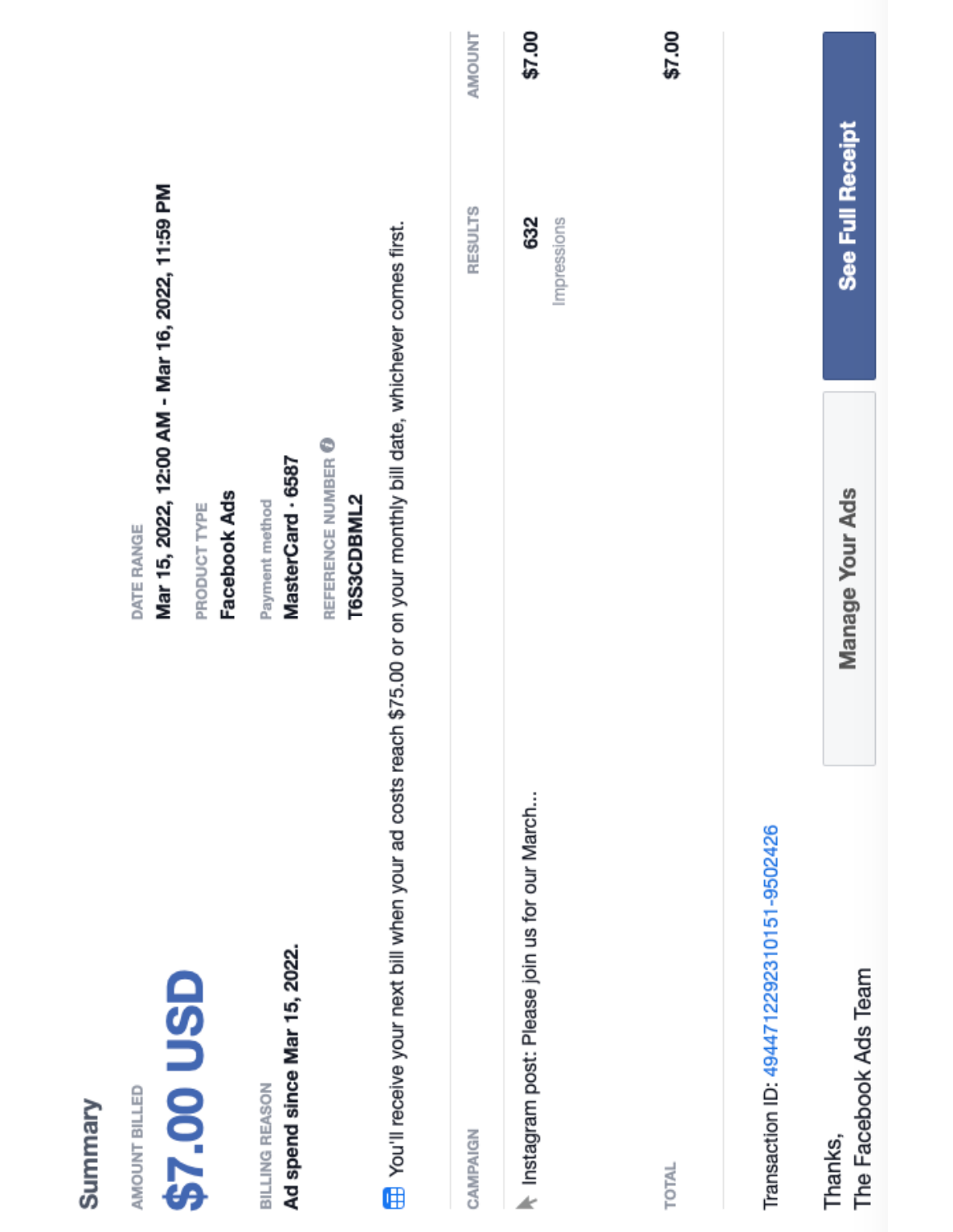| Merchant: The Web Corner, Inc.                                |                               |                             |           |                   |  |
|---------------------------------------------------------------|-------------------------------|-----------------------------|-----------|-------------------|--|
| 15300 Ventura Blvd. Suite 400<br>Sherman Oaks, CA 91403<br>US |                               | 8183457443                  |           |                   |  |
| Order Information                                             |                               |                             |           |                   |  |
| Description:                                                  | 23549, 23598, 23720           |                             |           |                   |  |
| Order Number:                                                 |                               | P.O. Number:                |           |                   |  |
| Customer ID:                                                  |                               | Invoice Number:             |           |                   |  |
| <b>Billing Information</b><br>Andrea Boccaletti<br>Venice NC  |                               | <b>Shipping Information</b> |           |                   |  |
|                                                               |                               |                             | Shipping: | 0.00              |  |
|                                                               |                               |                             | Tax:      | 0.00              |  |
|                                                               |                               |                             |           | Total: USD 330.00 |  |
| Payment Information                                           |                               |                             |           |                   |  |
| Date/Time:                                                    | 12-Apr-2022 16:21:38 MDT      |                             |           |                   |  |
| Transaction ID:                                               | 63657409216                   |                             |           |                   |  |
| Transaction Type:                                             | Authorization w/ Auto Capture |                             |           |                   |  |
| <b>Transaction Status:</b>                                    | Captured/Pending Settlement   |                             |           |                   |  |
| Authorization Code:                                           | 076903                        |                             |           |                   |  |
| Payment Method:<br>MasterCard XXXX6587                        |                               |                             |           |                   |  |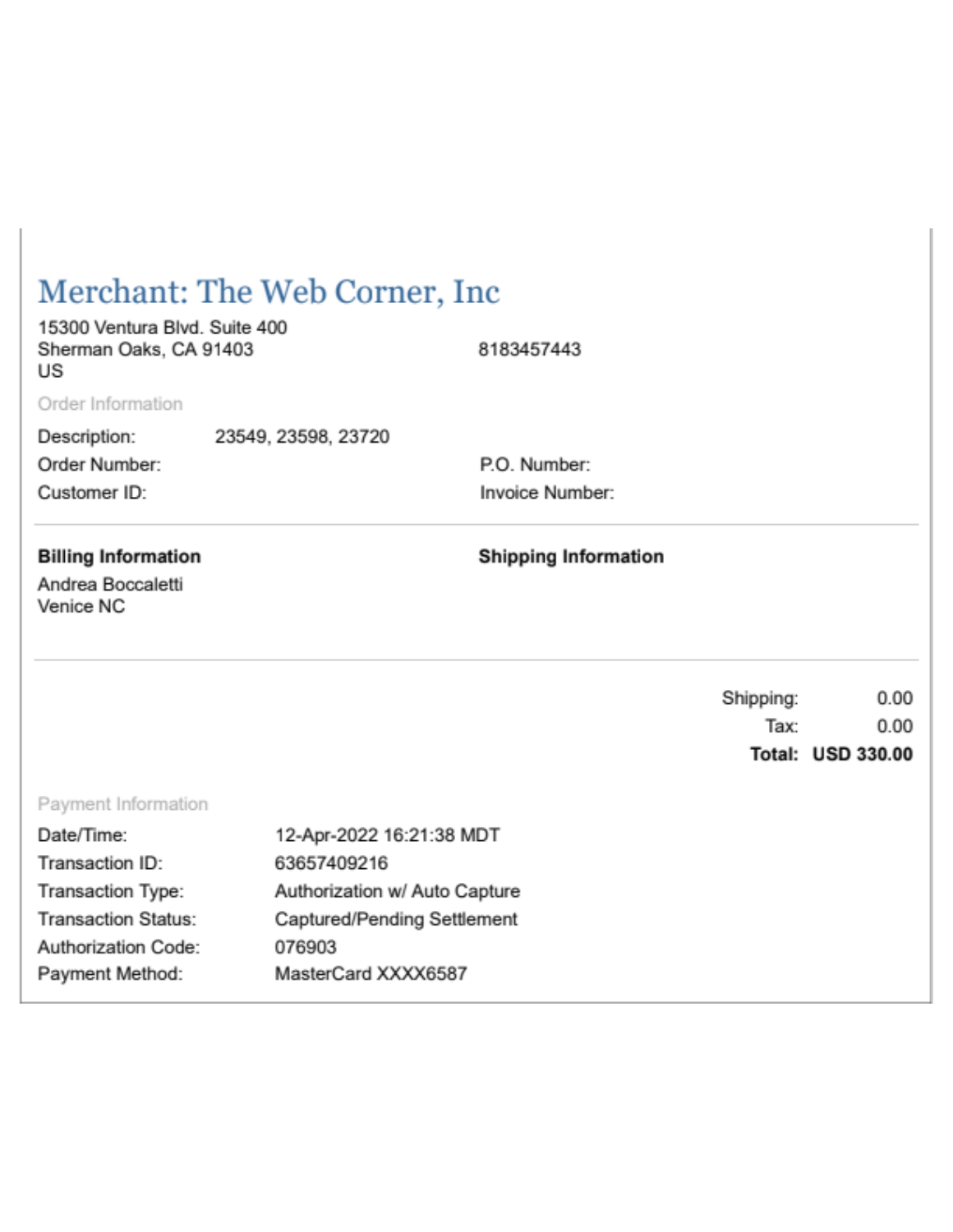#### The Web Corner, Inc.

| Date     | Invoice $#$ | Due Date |
|----------|-------------|----------|
| 3/1/2022 | 23549       | 3/1/2022 |

| <b>Bill To</b>               |                                                                                                                                   |          |                         |          |
|------------------------------|-----------------------------------------------------------------------------------------------------------------------------------|----------|-------------------------|----------|
| Venice Beach NC              |                                                                                                                                   |          |                         |          |
|                              |                                                                                                                                   |          |                         |          |
|                              |                                                                                                                                   |          |                         |          |
|                              |                                                                                                                                   |          |                         |          |
|                              |                                                                                                                                   | P.O. No. | Terms                   | Project  |
|                              |                                                                                                                                   |          |                         |          |
|                              |                                                                                                                                   |          |                         |          |
| Quantity                     | Description                                                                                                                       |          | Rate                    | Amount   |
| $\vert$                      | Monthly Maintenance March 2022: includes up to 1.5 hours for;                                                                     |          | 150.00                  | 150.00   |
|                              | phone support, web development, requests, & website adjustments<br>0   Monthly Hosting for venicenc.org (Included in maintenance) |          | 15.00                   | 0.00     |
|                              |                                                                                                                                   |          |                         |          |
|                              |                                                                                                                                   |          |                         |          |
|                              |                                                                                                                                   |          |                         |          |
|                              |                                                                                                                                   |          |                         |          |
|                              |                                                                                                                                   |          |                         |          |
|                              |                                                                                                                                   |          |                         |          |
|                              |                                                                                                                                   |          |                         |          |
|                              |                                                                                                                                   |          |                         |          |
|                              |                                                                                                                                   |          |                         |          |
|                              |                                                                                                                                   |          |                         |          |
|                              |                                                                                                                                   |          |                         |          |
|                              |                                                                                                                                   |          |                         |          |
|                              |                                                                                                                                   |          |                         |          |
|                              |                                                                                                                                   |          |                         |          |
| Thank you for your business! | Please remit payment at your earliest convenience.                                                                                |          | <b>Total</b>            | \$150.00 |
|                              |                                                                                                                                   |          | <b>Payments/Credits</b> | \$0.00   |
|                              |                                                                                                                                   |          | <b>Balance Due</b>      | \$150.00 |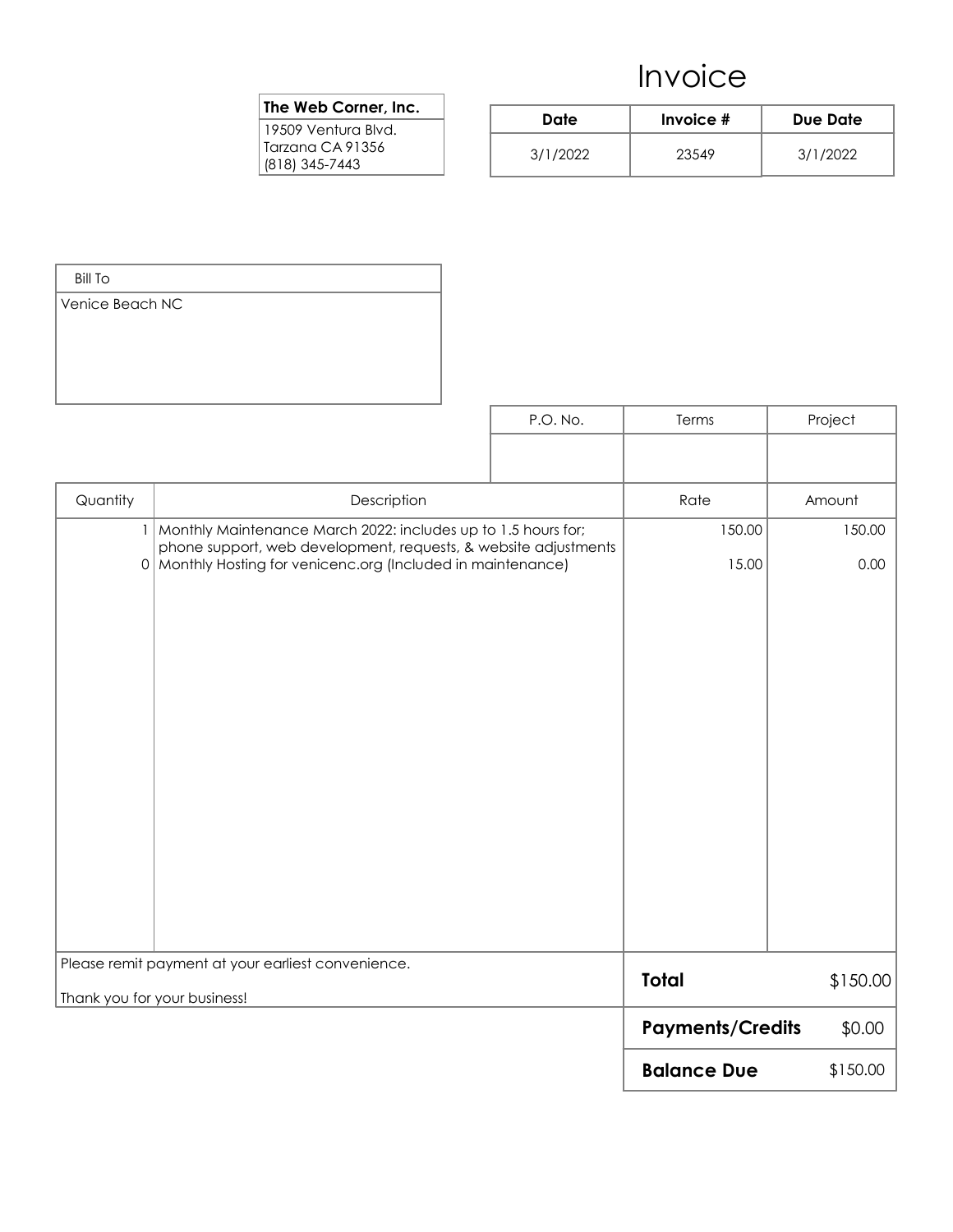### The Web Corner, Inc.

Invoice

15300 Ventura Blvd. Suite 400 Sherman Oaks, CA 91403 818-345-7443

#### Bill To

Venice Beach NC

| Date     | Invoice # | Terms          |  |  |  |  |
|----------|-----------|----------------|--|--|--|--|
| 3/2/2022 | 23598     | Due on Receipt |  |  |  |  |
| Ship To  |           |                |  |  |  |  |
|          |           |                |  |  |  |  |
|          |           |                |  |  |  |  |
|          |           |                |  |  |  |  |
|          |           |                |  |  |  |  |
|          |           |                |  |  |  |  |

| QTY         | Description                      |                         | Price Each | Amount  |
|-------------|----------------------------------|-------------------------|------------|---------|
| $\mathbf 1$ | .ORG Domain Renewal VENICENC.ORG |                         | 30.00      | 30.00   |
|             |                                  | Total                   |            | \$30.00 |
|             |                                  | <b>Payments/Credits</b> |            | \$0.00  |
|             |                                  | <b>Balance Due</b>      |            | \$30.00 |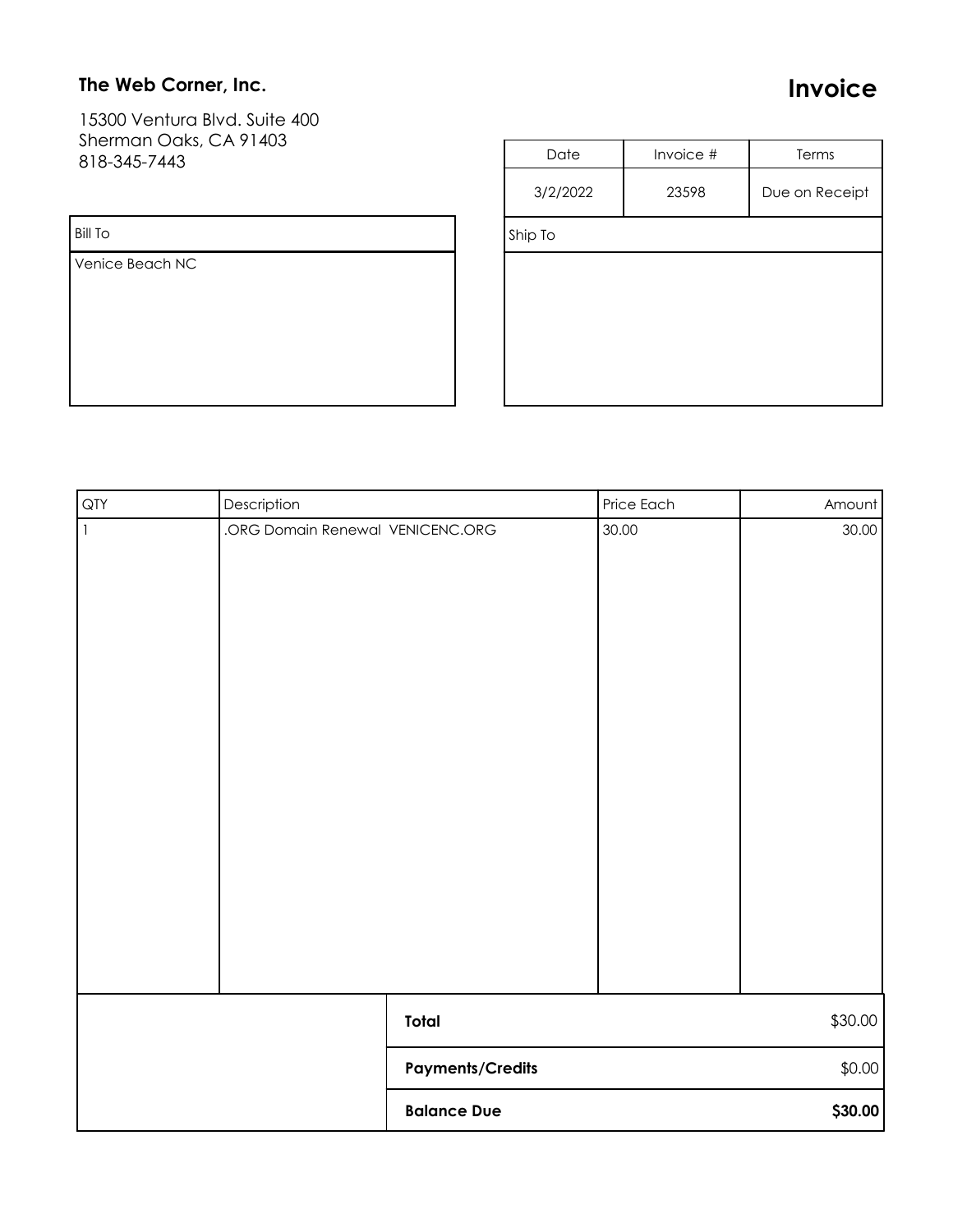#### The Web Corner, Inc.

| Date     | Invoice $#$ | Due Date |  |  |
|----------|-------------|----------|--|--|
| 4/1/2022 | 23720       | 4/1/2022 |  |  |

| <b>Bill To</b>  |                                                                                    |                                                                 |                         |          |
|-----------------|------------------------------------------------------------------------------------|-----------------------------------------------------------------|-------------------------|----------|
| Venice Beach NC |                                                                                    |                                                                 |                         |          |
|                 |                                                                                    |                                                                 |                         |          |
|                 |                                                                                    |                                                                 |                         |          |
|                 |                                                                                    |                                                                 |                         |          |
|                 |                                                                                    | P.O. No.                                                        | Terms                   | Project  |
|                 |                                                                                    |                                                                 |                         |          |
| Quantity        | Description                                                                        |                                                                 | Rate                    | Amount   |
| $\vert$         | Monthly Maintenance for April 2022 : includes up to 1.5 hours for;                 | 150.00                                                          | 150.00                  |          |
|                 | 0   Monthly Hosting for venicenc.org (Included in maintenance)                     | phone support, web development, requests, & website adjustments |                         |          |
|                 |                                                                                    |                                                                 | 15.00                   | 0.00     |
|                 |                                                                                    |                                                                 |                         |          |
|                 |                                                                                    |                                                                 |                         |          |
|                 |                                                                                    |                                                                 |                         |          |
|                 |                                                                                    |                                                                 |                         |          |
|                 |                                                                                    |                                                                 |                         |          |
|                 |                                                                                    |                                                                 |                         |          |
|                 |                                                                                    |                                                                 |                         |          |
|                 |                                                                                    |                                                                 |                         |          |
|                 |                                                                                    |                                                                 |                         |          |
|                 |                                                                                    |                                                                 |                         |          |
|                 |                                                                                    |                                                                 |                         |          |
|                 |                                                                                    |                                                                 |                         |          |
|                 | Please remit payment at your earliest convenience.<br>Thank you for your business! |                                                                 | <b>Total</b>            | \$150.00 |
|                 |                                                                                    |                                                                 | <b>Payments/Credits</b> | \$0.00   |
|                 |                                                                                    |                                                                 | <b>Balance Due</b>      | \$150.00 |